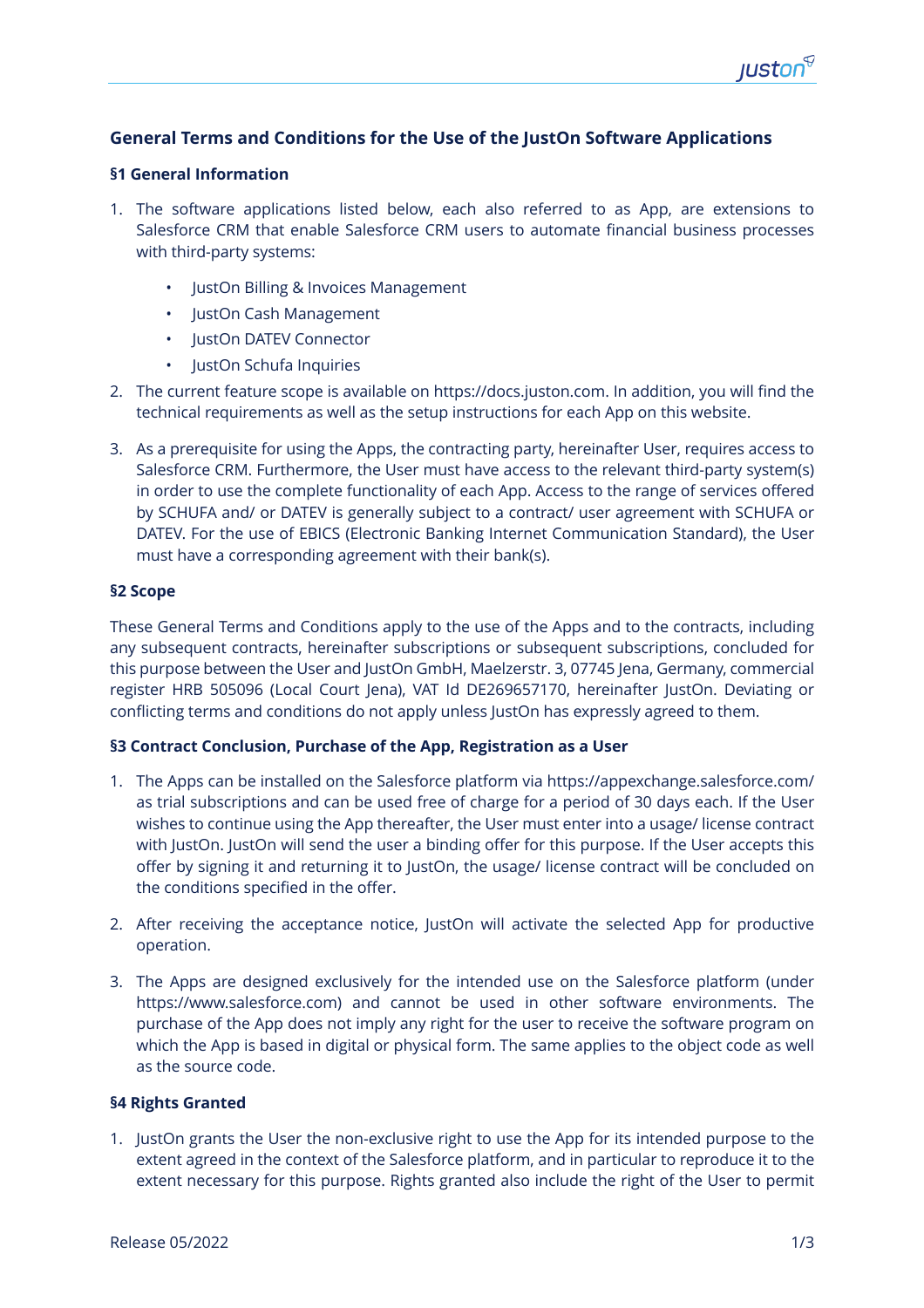employees and/ or contractors of the User to use the App as intended, to the extent that this is covered by the agreed scope of use.

- 2. These rights are granted only to the User and may neither be further transferred nor granted (sub-licensed) to third parties not covered in paragraph 1 above.
- 3. The reproduction of the software on which the App is based in the context of a platform other than Salesforce, in particular on external storage media, and/ or the use of the app outside the Salesforce platform, is expressly prohibited. The App, including the source code on which it is based, must not be modified.

## **§5 Remuneration**

- 1. The use of the App and the associated grant of rights are subject to remuneration on a monthly basis, unless otherwise agreed in the usage/ license contract. The remuneration (usage and/ or license fee) is due no later than the third working day of each month. JustOn will separately submit an invoice to this effect.
- 2. The amount of the remuneration usually depends on the following and possibly other parameters:
	- Number of App operators (users),
	- Number of business entities within a subscriber organization,
	- Number of transactions per month, such as the number of invoices, and
	- Subscription term, if applicable.

## **§6 Data Security/ Data Protection**

- 1. The User is the only party responsible for all data generated and/ or produced and/ or processed by them or using the App, including personal data. JustOn has no access to the App and/ or the data processed using it.
- 2. With regard to the personal data collected in the context of this contract, the following rules apply:

Personal data of the User, including any operators, will be used, to the extent necessary for the foundation, execution, and termination of the contractual relationship, exclusively for the purpose of processing the App subscription. Any further use of such personal data for the purpose of advertising, market research or tailoring JustOn's offerings to meet specific needs will not take place.

#### **§7 Warranty/ Liability**

- 1. The statutory warranty regulations under German law apply. JustOn will provide defect corrections as well as software modifications imposed by new legislation for installation via https://appexchange.salesforce.com/ at irregular intervals and at its own discretion.
- 2. JustOn is liable in the case of intent and gross negligence. Furthermore, JustOn is liable for the negligent breach of obligations that are essential for the proper execution of the subscription, the breach of which puts the achievement of the purpose of the contract at risk, and the fulfillment of which the User may regularly rely on. In the last mentioned case, however, JustOn is only liable for foreseeable damages that typically must be expected. JustOn is not liable for the slightly negligent breach of obligations other than those mentioned in the preceding clauses.